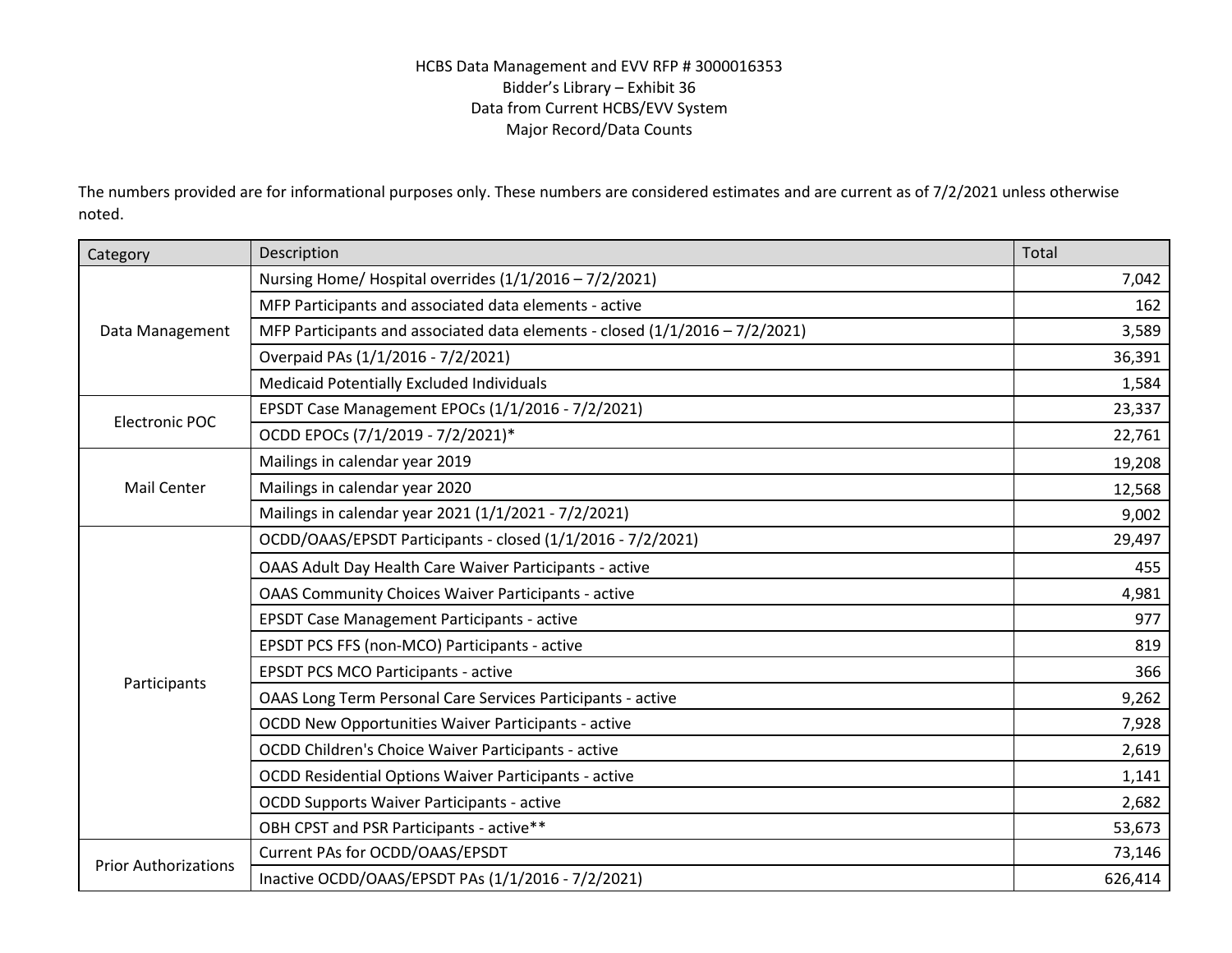## HCBS Data Management and EVV RFP # 3000016353 Bidder's Library – Exhibit 36 Data from Current HCBS/EVV System Major Record/Data Counts

| Category        | Description                                                                                                             | Total      |
|-----------------|-------------------------------------------------------------------------------------------------------------------------|------------|
| Providers       | OAAS/OCDD/EPSDT PCS provider agencies using third-party EVV vendors                                                     | 16         |
|                 | Number of third-party EVV vendors                                                                                       | 5.         |
|                 | OAAS/OCDD/EPSDT PCS provider agencies using the State's EVV system                                                      | 535        |
|                 | OBH CPST and PSR provider agencies**                                                                                    | 387        |
| <b>RFSR</b>     | Individuals anticipated for 421-CMO RFSR***                                                                             | < 800      |
|                 | Individuals on OCDD RFSR                                                                                                | 12,337     |
|                 | Individuals on OAAS CCW RFSR                                                                                            | 10,719     |
|                 | Individuals on OAAS ADHC RFSR                                                                                           | 2,491      |
|                 | Individuals removed from OCDD RFSR (1/1/2016 - 7/2/2021)                                                                | 9,329      |
|                 | Individuals removed from OAAS CCW RFSR (1/1/2016 - 7/2/2021)                                                            | 47,198     |
|                 | Individuals removed from OAAS ADHC RFSR (1/1/2016 - 7/2/2021)                                                           | 9,810      |
|                 | OAAS/OCDD Unique Service Records in calendar year 2018 ****                                                             | 11,058,746 |
|                 | OAAS/OCDD/EPSDT-PCS Unique Service Records in calendar year 2019 ****                                                   | 11,723,163 |
|                 | OAAS/OCDD/EPSDT-PCS Unique Service Records in calendar year 2020****                                                    | 11,581,754 |
|                 | OAAS/OCDD/EPSDT-PCS Unique Service Records in calendar year 2021 (1/1/2021 - 6/30/2021)****                             | 5,585,425  |
| <b>Services</b> | OAAS/OCDD Unique Service Records (includes all iterations) in calendar year 2018 ****                                   | 21,166,901 |
|                 | OAAS/OCDD/EPSDT-PCS Unique Service Records (includes all iterations) in calendar year 2019 ****                         | 21,886,552 |
|                 | OAAS/OCDD/EPSDT-PCS Unique Service Records (includes all iterations) in calendar year 2020 ****                         | 19,353,002 |
|                 | OAAS/OCDD/EPSDT-PCS Unique Service Records (includes all iterations) in calendar year 2020 (1/1/2021 -<br>7/2/2021)**** | 9,293,620  |
|                 | OAAS/OCDD/EPSDT-PCS Unique Service Records (includes all iterations) (1/1/2016 - 7/2/2021)****                          | 82,815,648 |
|                 | OBH PSR and CPST services rendered in calendar year 2020**                                                              | 182,086    |
| Users           | Active users of the State's current system for all services                                                             | 38,322     |
|                 | Unique OAAS/OCDD/EPSDT-PCS Direct Care Workers using EVV (active and inactive) in calendar year 2018                    | 44,044     |
|                 | Unique OAAS/OCDD/EPSDT-PCS Direct Care Workers using EVV (active and inactive) in calendar year 2019                    | 43,967     |